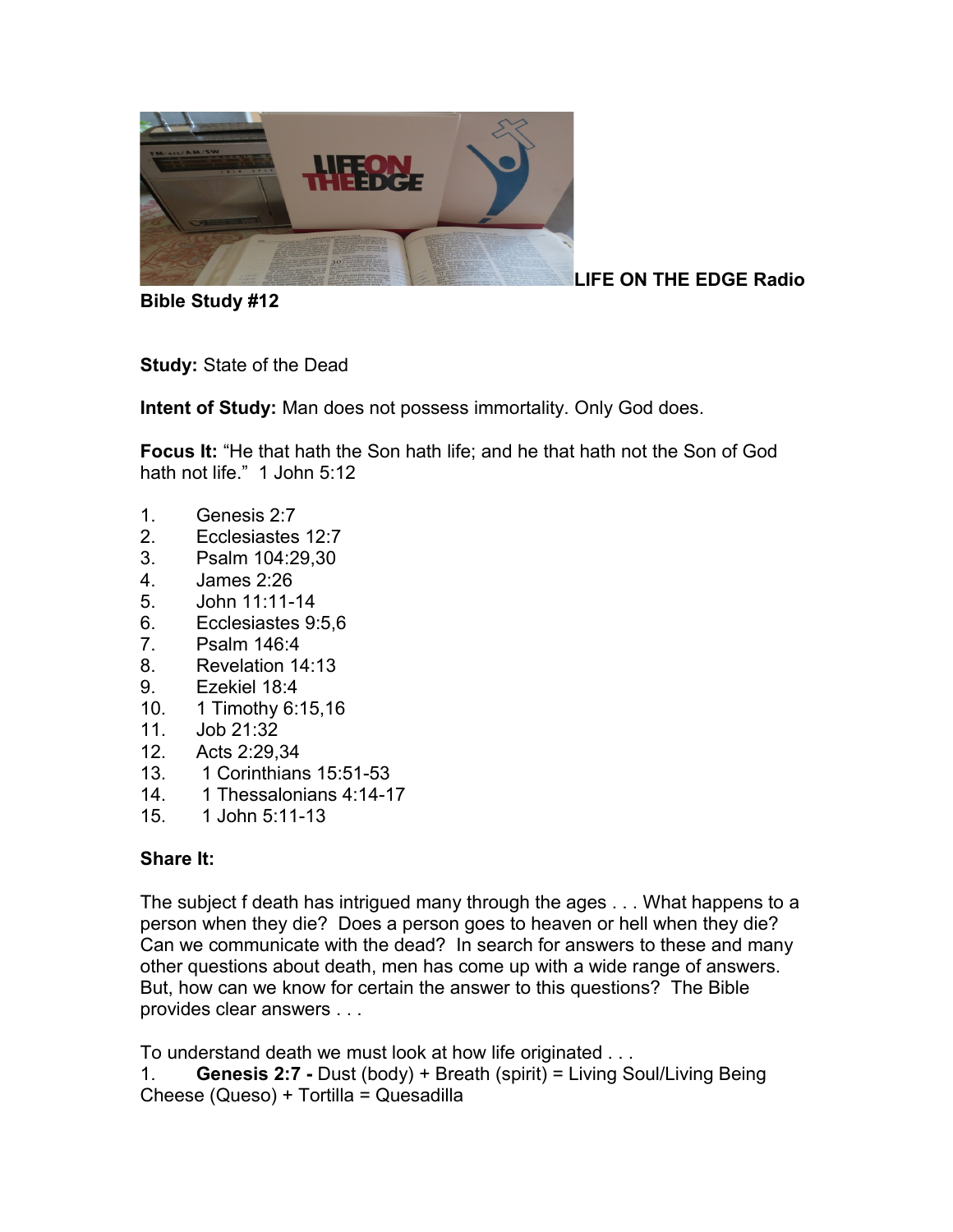What happens when a person dies?

2. **Ecclesiastes 12:7** (Genesis 3:19) - Death is the opposite of life. The Bible explains it clearer . . .

3. **Psalm 104:29,30** - Living Soul/ Living Being - Breath (spirit) = Dust/Death What is the spirit that returns to God?

4. **James 2:26** - "the body without the spirit is dead" The Hebrew word for breath is *ruach*. It means air, wind or spirit. At death this spirit or breath returns to God.

Let's see how the Bible describes death . . .

5. **John 11:11-14** - death = sleep. There are more than 50 references in the Bible where death is compared to sleep.

We are going to look at a few verses that describe the state of the dead . . .

6. **Ecclesiastes 9:5,6** - the dead know nothing.

7. **Psalm 146:4** - thoughts= perish

8. **Revelation 14:13** - rest from their labours

But, isn't the soul immortal? Well, let's see what the Bible says about that . . .

9. **Ezekiel 18:4** - soul that sinneth it SHALL die

In fact the Bible tells us that there is only one who is immortal . . .

10. **1 Timothy 6:15,16** - only God is immortal

So then where do the dead go when they die?

11. **Job 21:32** - to the grave . . . REMAIN in the tomb

Does that mean that a good person when they die they do not go to heaven? Well let's see . . . the Bible makes it clear that David is saved. Is he in heaven now?

12. **Acts 2:29, 34** - Not in heaven.

Then, when will God's people receive immortality?

13. **1 Corinthians 15:51-53** - at the second coming

# 14. **1 Thessalonians 4:14-17** - second coming

# **Appeal:**

15. **1 John 5:11-13**- The Bible makes it clear that only God is immortal. Eternal life is promised to those who receive Jesus. Is it your desire to experience the LIFE that Jesus gives?